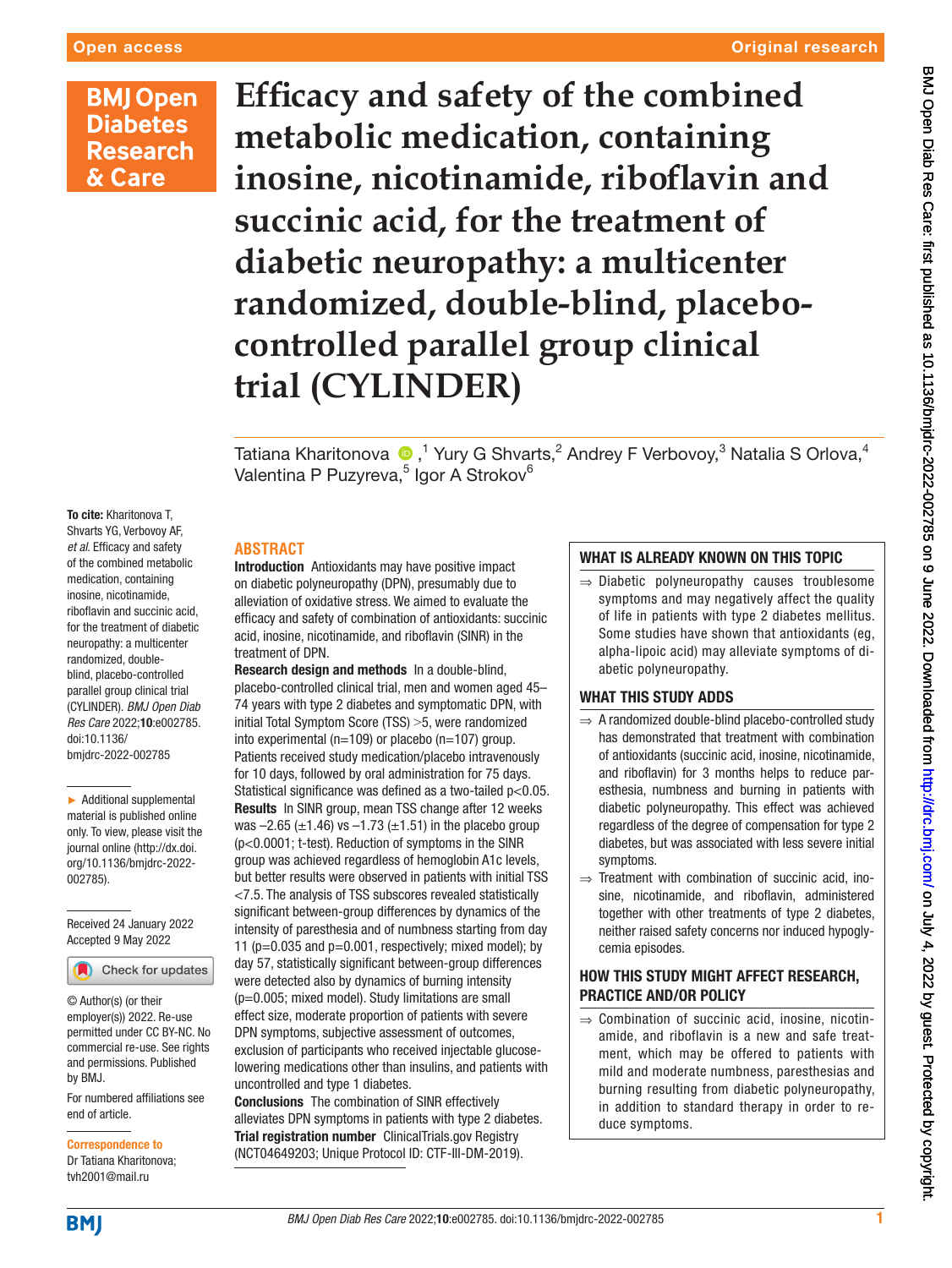#### **INTRODUCTION**

The reported prevalence of diabetic polyneuropathy (DPN) varies from  $6\%$  to  $51\%$  $51\%$  $51\%$  in adult patients;<sup>1</sup> its detection is increased to 90% with the use of electrophysiological methods.<sup>23</sup> Symptoms of DPN, such as neuropathic pain and decreased sensation, can cause falls and fractures, impair quality of life, restrict activities of daily living, provoke depressive symptoms, and contribute to formation of foot complications. $4-6$  Treatment options for DPN which effectively target the underlying nerve damage are still lacking.<sup>57</sup> Apart from symptomatic therapy (antidepressants, anticonvulsants, analgesics), current treatment options include alpha-lipoic acid (300–600mg per day intravenously, for 2–4weeks) which is known to improve nerve conduction velocity and alleviate positive neuropathic symptoms in patients with  $DPN$ ;<sup>8</sup> this effect is supposedly attributed to its antioxidant action.<sup>[9](#page-7-5)</sup> Several other antioxidants, including succinic acid, riboflavin, and nicotinamide, demonstrate positive impact on the nervous system, including reversal of neurological deficit and alleviation of oxidative stress, in experimental diabetes mellitus in animal studies.<sup>10-13</sup>

A combined metabolic medication, containing succinic acid, inosine, nicotinamide, and riboflavin (SINR; manufactured as Cytoflavin, by 'POLYSAN', Russia) promotes glucose utilization and possesses an antioxidant effect. Its administration in experimental diabetes in rats was accompanied by a decrease in the level of circulating products of lipid peroxidation and low-density lipoprotein cholesterol.<sup>14</sup> Derivatives of 3-hydroxypyridine and succinic acid were not inferior to alpha-lipoic acid in experimental therapy of behavioral disorders and conditioned reflex learning in alloxan diabetes in rats; in addition, the use of succinic acid in the acute period of alloxan diabetes reduced hyperglycemia and normalized triglyceride levels. $1516$  In humans with DPN and diabetic foot syndrome, succinate-containing medications may contribute to reducing the severity of DPN, improving tissue oxygenation, and restoring the activity of enzymes of the antioxidant system.[17 18](#page-8-2) Antioxidant effect of the combined medication, by analogy with alpha-lipoic acid efficacy, substantiates the hypothesis of its effectiveness in the combined treatment of patients with DPN.

We aimed to evaluate the efficacy and safety of combined metabolic medication, containing inosine, nicotinamide, riboflavin, and succinic acid, compared with placebo in the treatment of patients with DPN.

#### MATERIALS AND METHODS Study overview

We performed a randomized double-blind, placebocontrolled clinical trial in 10 clinical centers in Russian Federation.

#### Study population

We included men and women aged 45–74 years, with diagnosis of type 2 diabetes confirmed ≥1year before

Score<sup>19</sup> (TSS) >5 points, with a score  $\geq 2$  by at least one of the TSS subscales; the severity of pain on the TSS subscale had to be  $\leq 2$ ; and NIS-LL (Neuropathy Impairment Score of the Lower Limb score)  $\geq 2$ . Diagnosis of DPN was previously established in the ambulatory centers of diabetes control; diagnostic evaluation was not repeated for the study purpose. Other inclusion criteria were body mass index  $22-40 \text{ kg/m}^2$ ; hemoglobin A1c (HbA1c) 7.0%–10.0%; regular treatment with oral hypoglycemic drugs and/or insulin of medium, long or ultra-long duration of action and/or agonists of glucagon-like peptide-1 receptors, in stable dosage for at least 12 weeks before screening; consent to maintain a stable diet, exercise, therapy, and diabetes control, and adequate contraceptive methods if fertile. We excluded pregnant or lactating women; patients with type 1 diabetes and other specific types of diabetes; with fasting plasma glucose (FPG) >15mmol/L; history of ketoacidosis or hyperosmolarity (coma) within 6 months prior to screening, or hypoglycemia within 3 months before screening; severe manifestations of uncontrolled diabetes, including proliferative retinopathy, diabetic foot with limb ischemia or wound defect, neuro-osteoarthropathy; patients on therapy with short-acting and ultra-short-acting insulins, prior or current treatment with systemic corticosteroid drugs, cytostatics, or penicillamine; patients with severe central nervous system disorders (seizures, head trauma, demyelinating disease, tumor), malignancies, decompensated cardiovascular disease currently or within 3 months before screening, kidney disease with a glomerular filtration rate <30mL/min; active viral hepatitis or cirrhotic liver disease; anemia or acute blood loss or blood transfusion within the previous 12 weeks; HIV infection; any severe infection within 30 days of screening; and history of drug or alcohol abuse. We did not include patients with type 1 diabetes and patients treated with short-acting insulins in order to avoid imbalance and wide variations of insulin daily doses in the study population.

recruitment and previously diagnosed symptomatic distal sensorimotor DPN, as demonstrated by Total Symptom

Study medication SINR is a combined product available in two forms: 10mL vials with solution for intravenous infusion, containing (per 1L): succinic acid 100g, nicotinamide 10g, inosine 20g, riboflavin sodium phosphate 2g; and enteric-coated tablets, containing succinic acid 0.3g, inosine 0.05g, nicotinamide 0.025g, and riboflavin sodium phosphate 0.005g. Intake of inosine, nicotinamide, riboflavin, succinic acid, alpha-lipoic acid, thiamine derivatives, pyridoxine, cyanocobalamin (excluding multivitamins), antidepressants and gabapentin derivatives within 3 months before screening was prohibited during the whole study period. In addition, other drugs with action on the nervous system and metabolic medications were not allowed for use within the whole study period, including antiepileptic drugs, antidepressants, agents affecting neuromuscular transmission, anticholinesterase agents, drugs for the treatment of dementia, psychostimulants and nootropic drugs, centrally acting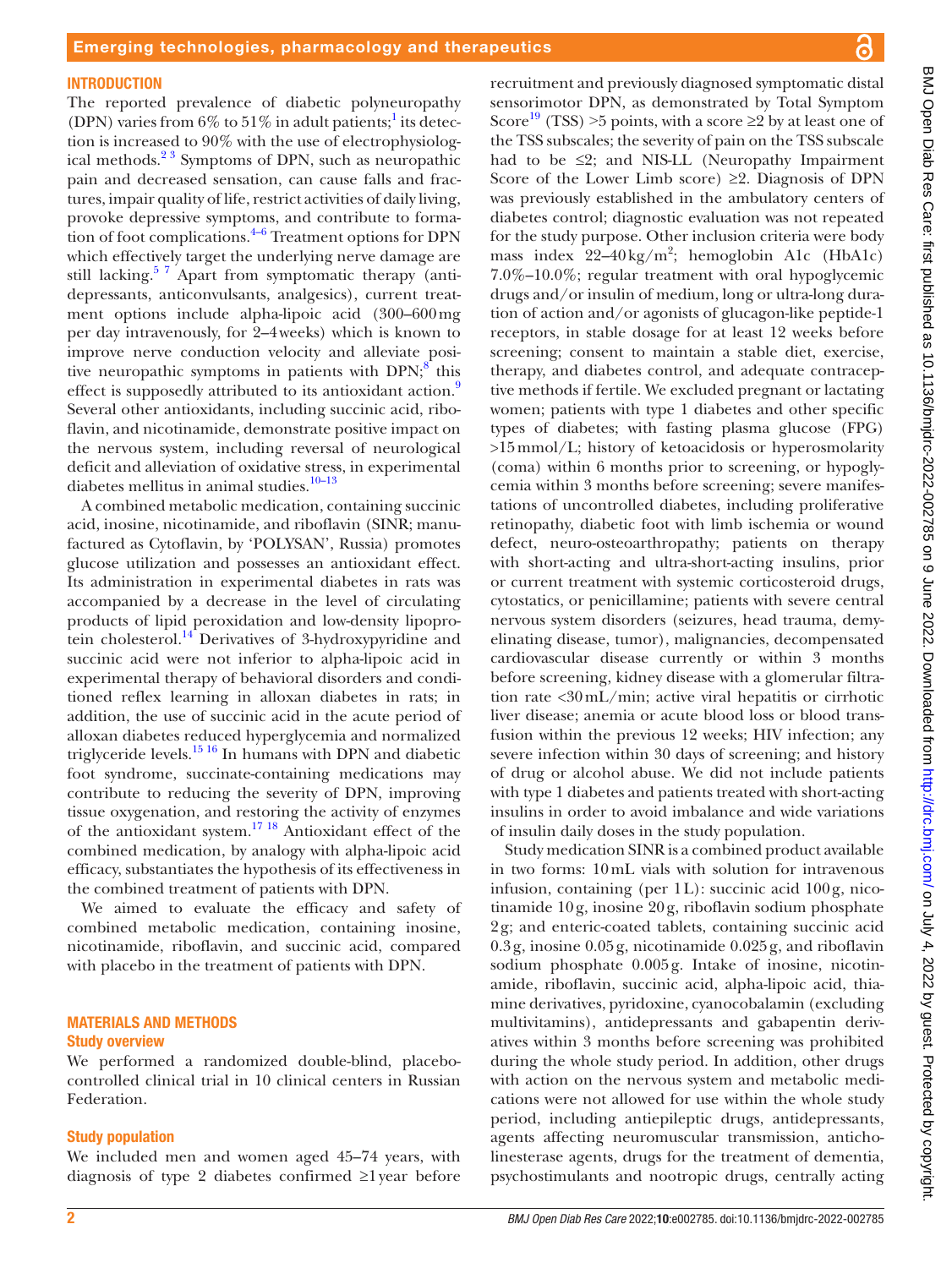# Emerging technologies, pharmacology and therapeutics



<span id="page-2-0"></span>

sympathomimetics and parasympathomimetics, peripheral vasodilators, and drugs containing vitamin B.

## Study design

ഭ

Participants were randomly assigned (1:1) into an experimental group or placebo group using the interactive web response system. Block randomization was used (block sizes of four) stratified by intake of insulin. The randomization sequence was drawn up by an independent, blinded statistician who used a validated pseudo-random number generator. The study consisted of a screening period (2 weeks), a treatment period (12 weeks), and a follow-up period (2 weeks) ([figure](#page-2-0) 1). Treatment was performed in two phases: intravenous infusion of study medication/placebo for 10 days, followed by oral administration of study medication/placebo for 75 days; in total the duration of investigational treatment was 12 weeks or 85 days. During the first phase (days 1–10), the study medication/placebo was administered once a day at a dose of 20mL intravenously, diluted by 200mL of normal saline, at a rate of 3–4mL/min. The solution for infusion was administered in each center by a blinded team, except for the one unblinded person who prepared the medication before infusion; the yellow color of the solution was masked by opaque infusion systems and dark coverings for vials. From day 11, patients were given study medication/placebo for self-administration, to be taken two tablets two times per day orally (in the morning and in the evening no later than 18:00). Blinding of tablets was ensured by masking with a placebo, packaging, and the same labeling. All outcome assessments were performed by the investigators who were blinded to treatment allocation.

# Study procedures

The following tests and scales were used for study assessments: general scale for the assessment of neurological symptoms  $(TSS)$ ;<sup>19 20</sup> objective assessment of neurological symptoms with  $NIS-LL;^{21}$  rough neuropsychological assessment of executive ability by performing a simple test of visual scanning and working memory, Trail Making Test  $(TMT);^{22}$  evaluation of symptoms of chronic

*BMJ Open Diab Res Care* 2022;10:e002785. doi:10.1136/bmjdrc-2022-002785 3

asthenia by Fatigue Assessment Scale  $(FAS)$ .<sup>23</sup> All assessments were performed on days 0, 11, 29, 57, and 86. Details of TSS assessment were published elsewhere.<sup>[19 20](#page-8-3)</sup> The primary outcome was improvement of DPN symptoms, as measured by change in TSS at week 12 (day 86) from baseline. Secondary outcomes, also assessed at day 86 from baseline, were changes of the individual components on TSS scale, the proportion of patients who achieved ≥50% reduction in TSS total score, change in NIS-LL score, change of the results of the TMT (part A and part B), change in FAS scores, HbA1c and FPG levels, and changes of the atherogenic index and body weight. Safety outcomes were the incidence of hypoglycemia episodes during the 12 weeks of study treatment, and the incidence of adverse events (AEs) and serious AEs (SAEs) based on subjective complaints, laboratory tests, results of physical examination, vital signs, and ECG. Registration of AEs/SAEs was provided from the signing of informed consent until the completion of participation in the study. Cases of AE were coded using the latest MedDRA medical dictionary (V.23.1). Deviations of laboratory findings from normal ranges, and clinically significant deviations in vital signs and ECG records during the study period were reported as AEs.

#### Statistical analysis

In a double-blind, randomized, placebo-controlled trial SYDNEY  $2^{24}$  alpha-lipoic acid showed superiority over placebo in patients with DPN in terms of a decrease in the total TSS score after 5 weeks of treatment. The minimum decrease in TSS in patients receiving the study drug was 4.5 points, and in the placebo group 2.9 points. The maximum SD of the TSS change was 3.5 points. For this study, the sample size calculation was based on assumption that the difference between SINR and placebo groups in terms of TSS reduction at week 12 from baseline will be 1.5 points or more. To achieve 80% statistical power with α=0.05and SD 3.5 points, to test the superiority hypothesis, 86 patients in each group must be included in the analysis. Assuming a 20% potential dropout rate, the calculated study population was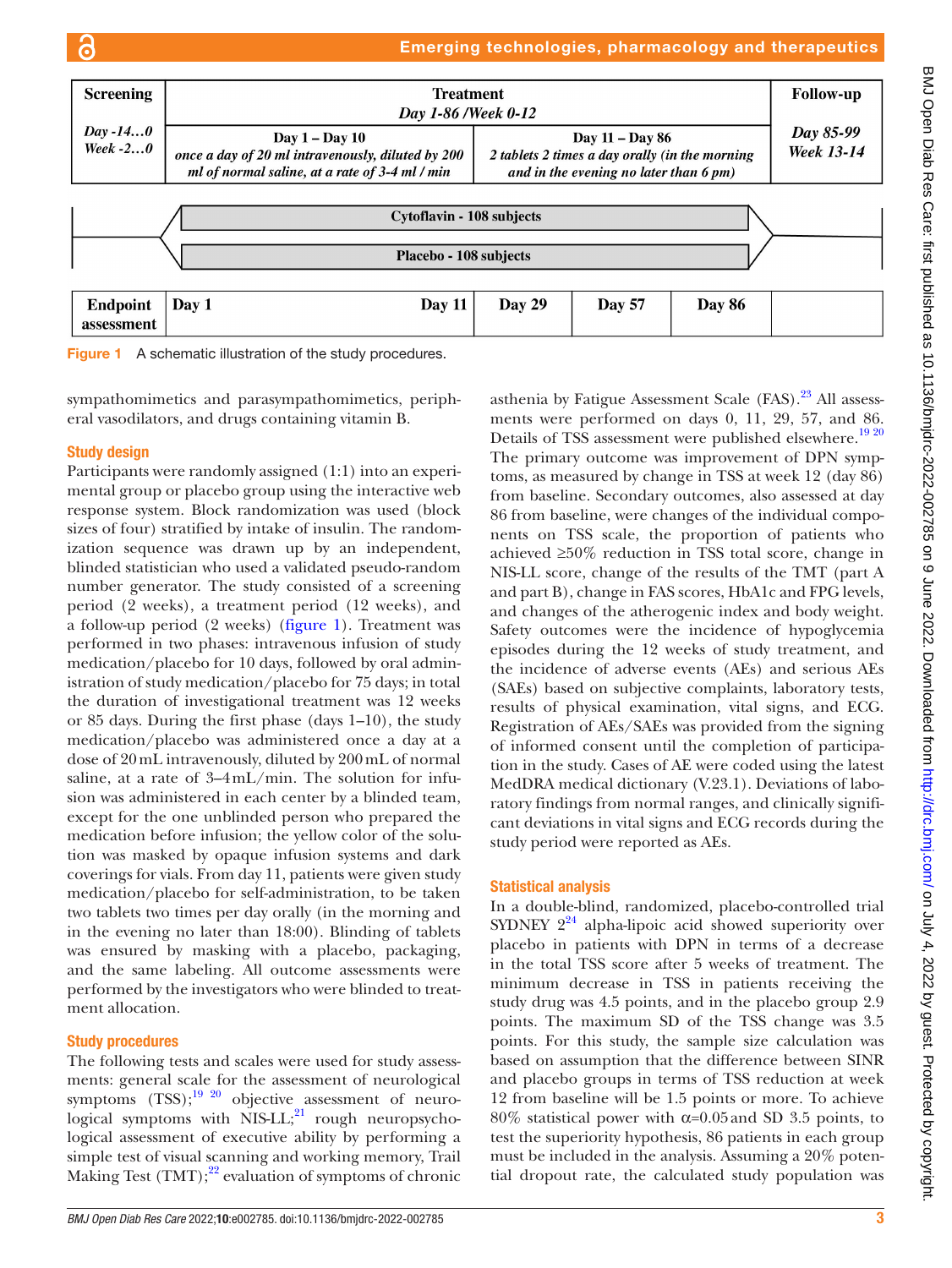216 patients (108 patients in each group). The primary population for efficacy analysis was the full analysis set (ITT) , which included all randomized patients who received at least one dose of study medication and had at least one efficacy parameter score after baseline (intentto-treat analysis, ITT). In addition, efficacy analysis was performed in the per-protocol (PP) population, which embodies patients who received the full course of investigational treatment without significant protocol deviations. All patients who received at least one dose of the study medication were included into the safety analysis.

### Data analysis

A t-test was used to assess the primary efficacy endpoint, that is, the change in the total TSS score at week 12 from baseline. Additionally, analysis of covariance was performed using treatment group, stratum, and center factors as fixed parameters to test the null hypothesis of absence of difference between groups. To assess the dynamics of TSS subscores between visits, a mixed model was used, with the subscale score as a dependent variable, group as a fixed factor, center and subject as random factors, and visit number as a repeated factor. The analysis of other numerical parameters of efficiency was carried out in a similar way. For the analysis of secondary efficacy endpoints, which were categorical variables, and for between-group comparison of safety (AE/SAE), the  $\chi$ 2 test or, where appropriate, Fisher's exact test, was used. A mixed repeated measures model was used to assess the dynamics of study variables between visits. To assess the dynamics of laboratory parameters in relation to the baseline, a paired t-test or Wilcoxon test (depending on the type of data distribution) was used separately for each group. For between-group comparison of changes relative to baseline, the t-test or the Mann-Whitney test was used, depending on the type of data distribution. Testing of quantitative variables for normality of distribution was carried out using the Shapiro-Wilk test and the test for skewness and kurtosis.

The incidence of AEs/SAEs during treatment was calculated for each class of organ systems and the preferred term for each group. Summary data on the severity of AEs, their association with study medication, and outcomes were presented for each organ system class. Data on SAEs, AEs leading to the need for early completion of the study for the subject, and AEs with severity according to National Cancer Institute Common Terminology Criteria for Adverse Events (V.5.0, publish date: November 27, 2017) of grade 3 or higher were analyzed separately. For between-group comparison of safety parameters, the  $\chi$ <sup>2</sup> test and, where appropriate, Fisher's exact test, was used. All statistical calculations were performed using Stata V.14.

#### RESULTS

In 2020–2021, 284 patients were screened, of those 216 were randomly allocated to the treatment group (109 of



<span id="page-3-0"></span>Figure 2 Allocation of study subjects and trial profile. ITT, full analysis set; PP, per protocol.

216; 50.5%), and the placebo group (107 of 216; 49.5%); of those, ITT population comprised 215, PP population 197, and safety population 216 individuals [\(figure](#page-3-0) 2). Use of blocks resulted in uneven final distribution of patients (109:107 instead of planned 108:108).

### Description of the study groups

Baseline demographic data, clinical characteristics, and comorbidities assessed in the ITT population were similar between treatment groups ([table](#page-4-0) 1). All study subjects were Caucasians. Statistically significant differences of the incidence of sequelae of diabetes were not observed, except for the presence of diabetic retinopathy, which was more prevalent in the placebo group. Most patients in both groups had type 2 diabetes for more than 10 years. The duration of DPN was, in most cases, longer than 4 years. Only 4 of 108 (3.7%) patients in the SINR group and 3 of 107 (2.8%) patients in the placebo group received concomitant therapy for DPN (p>=0.991). The most frequent comorbidities were arterial hypertension, dyslipidemia, ischemic heart disease, and obesity. All patients received glucose-lowering therapy for type 2 diabetes; also, most patients received antihypertensive therapy and treatment for coronary artery disease. Compliance with the study medication intake in both groups was within the range 80%–120%, as permitted by the study protocol.

## Primary endpoint

In the experimental group, a significantly greater reduction in the symptoms of DPN, assessed by the TSS, was achieved, compared with the placebo group [\(table](#page-5-0) 2). Reduction of symptoms measured by the TSS scale in subgroups, defined by the degree of compensation for type 2 diabetes (as reflected by glycated hemoglobin level below vs above 8.0%) and by severity of DPN symptoms (as demonstrated by baseline TSS below vs over 7.5), is presented in [table](#page-5-0) 2.

As for the individual components of the TSS, several statistically significant differences were found between groups in terms of reduction of TSS subscores at different visits ([figure](#page-6-0) 3). The analysis revealed the presence of statistically significant differences between the groups by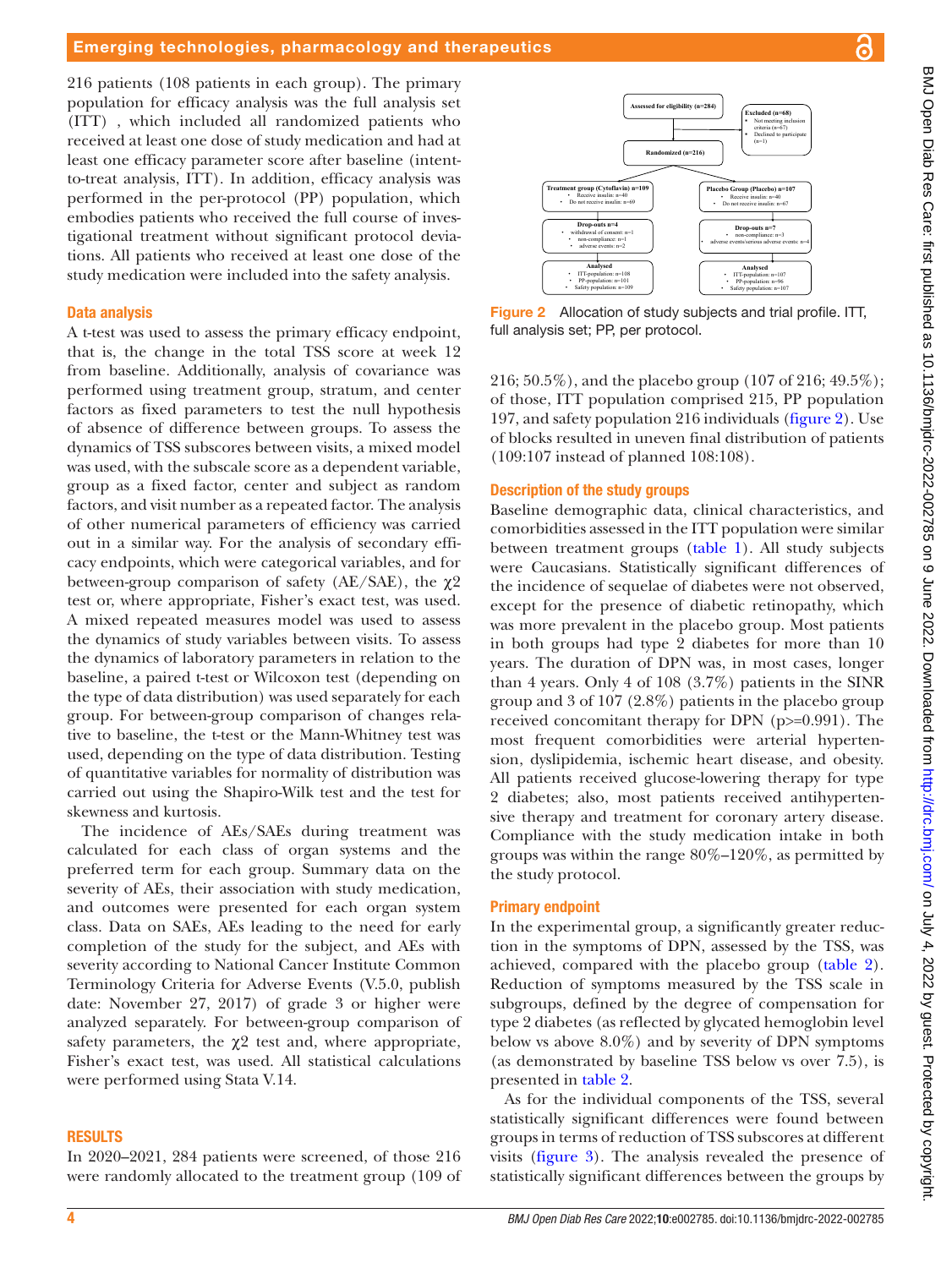<span id="page-4-0"></span>

| Table 1 Baseline demographic data, clinical characteristics, and comorbidities |                                                                 |                                                                 |         |  |  |  |  |
|--------------------------------------------------------------------------------|-----------------------------------------------------------------|-----------------------------------------------------------------|---------|--|--|--|--|
|                                                                                | <b>Experimental group (SINR)</b><br>$n = 108$                   | Placebo group<br>$n = 107$                                      | P value |  |  |  |  |
| Mean age $(\pm SD)$ , years                                                    | 62.5(6.6)                                                       | 62.9(6.7)                                                       | 0.662   |  |  |  |  |
| Mean body mass index $(\pm SD)$ , kg/m <sup>2</sup>                            | 31.40 (4.48)                                                    | 31.33 (4.44)                                                    | 0.903   |  |  |  |  |
| Male gender, n (%)                                                             | 31(28.7)                                                        | 39 (36.5)                                                       | 0.226   |  |  |  |  |
| Duration of type 2 diabetes mellitus                                           |                                                                 |                                                                 |         |  |  |  |  |
| $<$ 2 years<br>2-5 years<br>5-10 years<br>$10-15$ years<br>>15 years           | 3(2.8%)<br>18 (16.7%)<br>28 (25.9%)<br>31 (28.7%)<br>28 (25.9%) | 4(3.7%)<br>19 (17.8%)<br>26 (24.3%)<br>36 (31.2%)<br>22 (20.6%) | 0.856   |  |  |  |  |
| Treated by insulin injections, n (%)                                           | 40 (36.7)                                                       | 40 (37.4)                                                       | 0.917   |  |  |  |  |
| Duration of DPN                                                                |                                                                 |                                                                 |         |  |  |  |  |
| $<$ 1 year<br>$2-3$ years<br>4-5 years<br>>5 years                             | 14 (13.0%)<br>20 (18.5%)<br>46 (42.6%)<br>28 (25.9%)            | 13 (12.2%)<br>24 (22.4%)<br>48 (44.9%)<br>22 (20.6%)            | 0.763   |  |  |  |  |
| Diabetic retinopathy, n (%)                                                    | 18 (9.3)                                                        | 21 (19.6)                                                       | 0.030   |  |  |  |  |
| Diabetic nephropathy, n (%)                                                    | 18 (16.7)                                                       | 19 (17.8)                                                       | 0.832   |  |  |  |  |
| Diabetic macroangiopathy, n (%)                                                | 5(4.6)                                                          | 10(9.4)                                                         | 0.175   |  |  |  |  |
| Arterial hypertension, n (%)                                                   | 96 (88.9)                                                       | 92 (86.0)                                                       | 0.520   |  |  |  |  |
| Dyslipidemia, n (%)                                                            | 43 (39.8)                                                       | 46 (43.0)                                                       | 0.636   |  |  |  |  |
| Ischemic heart disease, n (%)                                                  | 31(28.7)                                                        | 35 (32.7)                                                       | 0.524   |  |  |  |  |

DPN, diabetic polyneuropathy; SINR, succinic acid+inosine+nicotinamide+riboflavin.

dynamics of the intensity of paresthesia (p=0.004) and the intensity of numbness (p=0.003). There were no statistically significant differences between the groups in the dynamics of the intensity of burning (p=0.245) and the intensity of pain (p=0.578). On day 11, paresthesia intensity was  $1.63\pm0.73$  in SINR group and  $1.83\pm0.72$  in the control group ( $p=0.045$ ); on day 31 1.58 $\pm$ 0.71 and  $1.78\pm0.66$  (p=0.021), on day 57  $1.49\pm0.66$  and  $1.70\pm0.69$ (p=0.024), and on day 86 1.38±0.67and 1.66±0.74 (p=0.018), respectively. Intensity of numbness in SINR group versus control group on day 11 was 1.65±0.66 vs 1.82 $\pm$ 0.61 (p=0.049), on day 31 1.52 $\pm$ 0.62 vs 1.82 $\pm$ 0.61  $(p=0.006)$ , on day 57 1.45 $\pm$ 0.64 vs 1.70 $\pm$ 0.65 (p=0.084), and on day 86 1.30±0.60 vs 1.63±0.60 (p=0.022). By the end of treatment, statistically significant differences between the groups were detected also by the intensity of burning: on day 57 1.18±0.67 vs 1.27±0.71 (p=0.001), and on day 86 1.09±0.69 vs 1.18±0.74 (p=0.007) in SINR group versus control group, respectively.

## Secondary endpoints

We did not observe statistically significant differences by the other secondary study endpoints. The mean decline of NIS-LL score on day 86, that is, at the end of therapy, compared with baseline in the experimental group was 3.2 points, in the placebo group 2.5 points (p=0.098). Neither statistically significant differences by dynamics of changes in the NIS-LL scale were found between the

groups throughout the 12 weeks of treatment (p=0.166, mixed model). However, we observed a non-significant trend of improvement of touch pressure sensation, as reflected by lower mean NIS-LL touch pressure subscore, in patients receiving SINR versus placebo on day 86 (1.32±0.9 vs 1.56±0.8, respectively, p=0.055) [\(online](https://dx.doi.org/10.1136/bmjdrc-2022-002785) [supplemental table 1\)](https://dx.doi.org/10.1136/bmjdrc-2022-002785). Mean HbA1c levels slightly decreased in both study groups; on day 86 compared with baseline, mean change was −0.36 (95% CI −0.53 to −0.19) in SINR group and −0.23 (95% CI −0.42 to −0.05) in placebo group (p=0.306). In the SINR group, there was also a trend to the decrease in the FPG levels (mmol/L) on day 29, day 57, and day 86 relative to the baseline level, but this trend did not reach statistical significance (p=0.334). The performance indicators of the TMT (execution time, number of errors) of part A and part B improved in both groups, but the analysis did not reveal statistically significant differences between the groups by these parameters. In both treatment groups, there was a slight decrease in the atherogenic index and in body weight, but without statistical significance between the treatment groups (p=0.817and p=0.755, respectively).

## Safety endpoints

During 12 weeks of investigational treatment, hypoglycemia occurred in 16 of 108 (14.8%) patients of the experimental group and in 25 of 107 (23.4%) patients of the control group (p=0.105). All episodes did not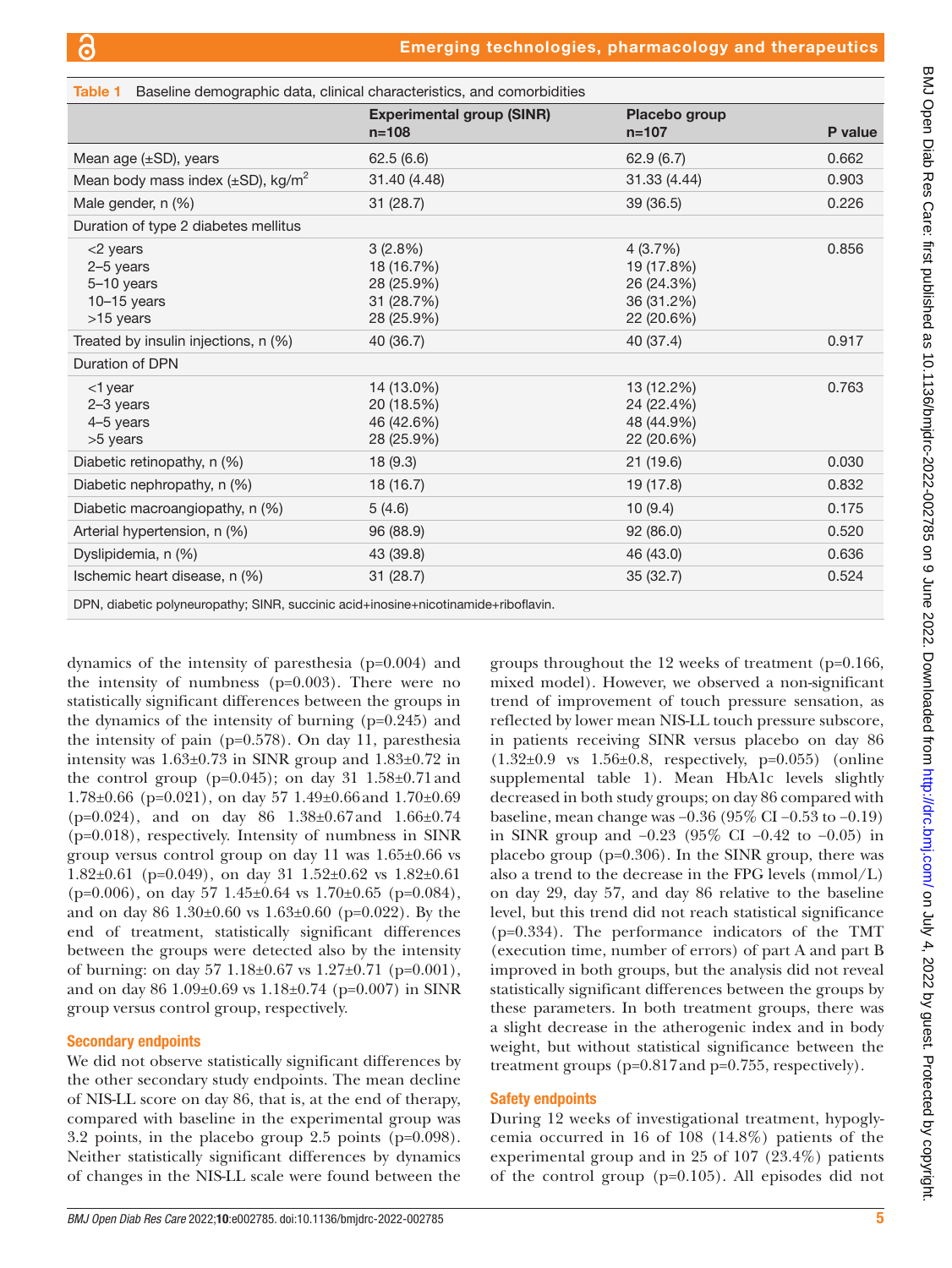<span id="page-5-0"></span>Table 2 Total Symptom Score (TSS) statistics and the change of the total score by the end of the treatment period, in total study population and in subgroups defined by HbA1c (below 8.0% vs ≥8.0%) and baseline TSS (below 7.5 vs ≥7.5)

|                                                  | <b>Experimental group (SINR)</b><br>$n = 108$ | Placebo group<br>$n = 107$ | P value  |
|--------------------------------------------------|-----------------------------------------------|----------------------------|----------|
| ITT, TSS (±SD)                                   |                                               |                            |          |
| Day 1                                            | $6.96 (\pm 1.02)$                             | $6.89 \ (\pm 1.17)$        | 0.619    |
| Day 86                                           | 4.31 $(\pm 1.65)$                             | $5.06 (\pm 1.56)$          | 0.0012   |
| Change                                           | $-2.65 \ (\pm 1.46)$                          | $-1.73 (\pm 1.51)$         | < 0.0001 |
| PP, TSS (±SD)                                    | 101                                           |                            |          |
| Day 1                                            | 6.98 $(\pm 1.04)$                             | 6.80 $(\pm 1.12)$          | 0.242    |
| Day 86                                           | 4.33 $(\pm 1.67)$                             | $5.09 \ (\pm 1.54)$        | 0.0011   |
| Change                                           | $-2.65 (\pm 1.49)$                            | $-1.71 (\pm 1.47)$         | < 0.0001 |
| TSS in patients with baseline HbA1c, <8.0%       | 55                                            | 45                         |          |
| Day 1                                            | 6.86 $(\pm 0.88)$                             | 6.64 $(\pm 1.07)$          | 0.243    |
| Day 86                                           | $4.21 (\pm 1.35)$                             | 4.99 $(\pm 1.69)$          | 0.0119   |
| Change                                           | $-2.65 \ (\pm 1.04)$                          | $-1.65 \ (\pm 1.41)$       | 0.0001   |
| TSS in patients with baseline HbA1c, ≥8.0% (n)   | 50                                            | 55                         |          |
| Day 1                                            | $7.08 (\pm 1.16)$                             | $7.08 (\pm 1.21)$          | 0.991    |
| Day 86                                           | 4.43 $(\pm 1.94)$                             | $5.11 (\pm 1.47)$          | 0.0438   |
| Change                                           | $-2.65 (\pm 1.83)$                            | $-1.80 \ (\pm 1.59)$       | 0.0120   |
| TSS in patients with baseline TSS <7.5 (n)       | 77                                            | 78                         |          |
| Day 1                                            | 6.48 $(\pm 0.58)$                             | 6.33 $(\pm 0.61)$          | 0.131    |
| Day 86                                           | $3.85 (\pm 1.28)$                             | 4.72 $(\pm 1.32)$          | 0.0001   |
| Change                                           | $-2.63 (\pm 1.24)$                            | $-1.60 \ (\pm 1.31)$       | < 0.0001 |
| TSS in patients with baseline TSS $\geq$ 7.5 (n) | 28                                            | 22                         |          |
| Day 1                                            | $8.29 \ (\pm 0.76)$                           | $8.53 \ (\pm 0.83)$        | 0.253    |
| Day 86                                           | 5.58 $(\pm 1.91)$                             | $6.24 (\pm 1.82)$          | 0.223    |
| Change                                           | $-2.72 \ (\pm 1.96)$                          | $-2.21 (\pm 2.03)$         | 0.372    |
|                                                  |                                               |                            |          |

HbA1c, hemoglobin A1c; ITT, full analysis set; PP, per protocol; SINR, succinic acid+inosine+nicotinamide+riboflavin.

require special treatment (only intake of carbohydrate food or drinks) and resolved without consequences. In addition, during the study, 173 AEs were recorded, which developed in 87 patients; 32 episodes of reported AEs in 16 patients had at least a possible association with investigational treatment. The most common AEs were increased blood pressure (SINR/placebo=11/11), headache (SINR/placebo=19/8), and dizziness (SINR/ placebo= $6/4$ ). AEs reported by the investigator as related to study drug administration (definite, probable, possible association categories) were hypertension, headache, and dizziness. There were five episodes of SAE, which required hospitalization of patients: four cases of pneumonia (the study period substantially overlapped with the peak of COVID-19 pandemic) and one case of the newly detected atrial fibrillation paroxysm. No fatal AEs were reported. There were no statistically significant differences between the study groups in terms of AE frequencies, severity, outcomes, and measures taken.

# **DISCUSSION**

Oxidative stress is known to be an important factor in the pathogenesis of DPN;<sup>[25](#page-8-8)</sup> therefore, the use of medications with antioxidant activity seems to be justified, in particular given that the benefit of intensive glycemic control does not lead to substantial reduce of DPN occurrence in patients with type 2 diabetes mellitus.<sup>26</sup> In a randomized, double-blind, placebo-controlled study, we demonstrated the efficacy of the combined medication with antioxidant effect (SINR) against symptoms of DPN. Treatment with SINR, compared with placebo, leads to a significant decrease in the frequency and severity of symptoms of DPN, as demonstrated by statistically significant decrease in the total TSS, both in ITT and in PP populations. The treatment effect was noted early at the beginning of the treatment course (day 11, after the course of intravenous infusions) and sustained over time at each time point (on days 29, 57, and 86). A significant reduction of symptoms in the experimental group was achieved regardless of the degree of compensation for type 2 diabetes, both with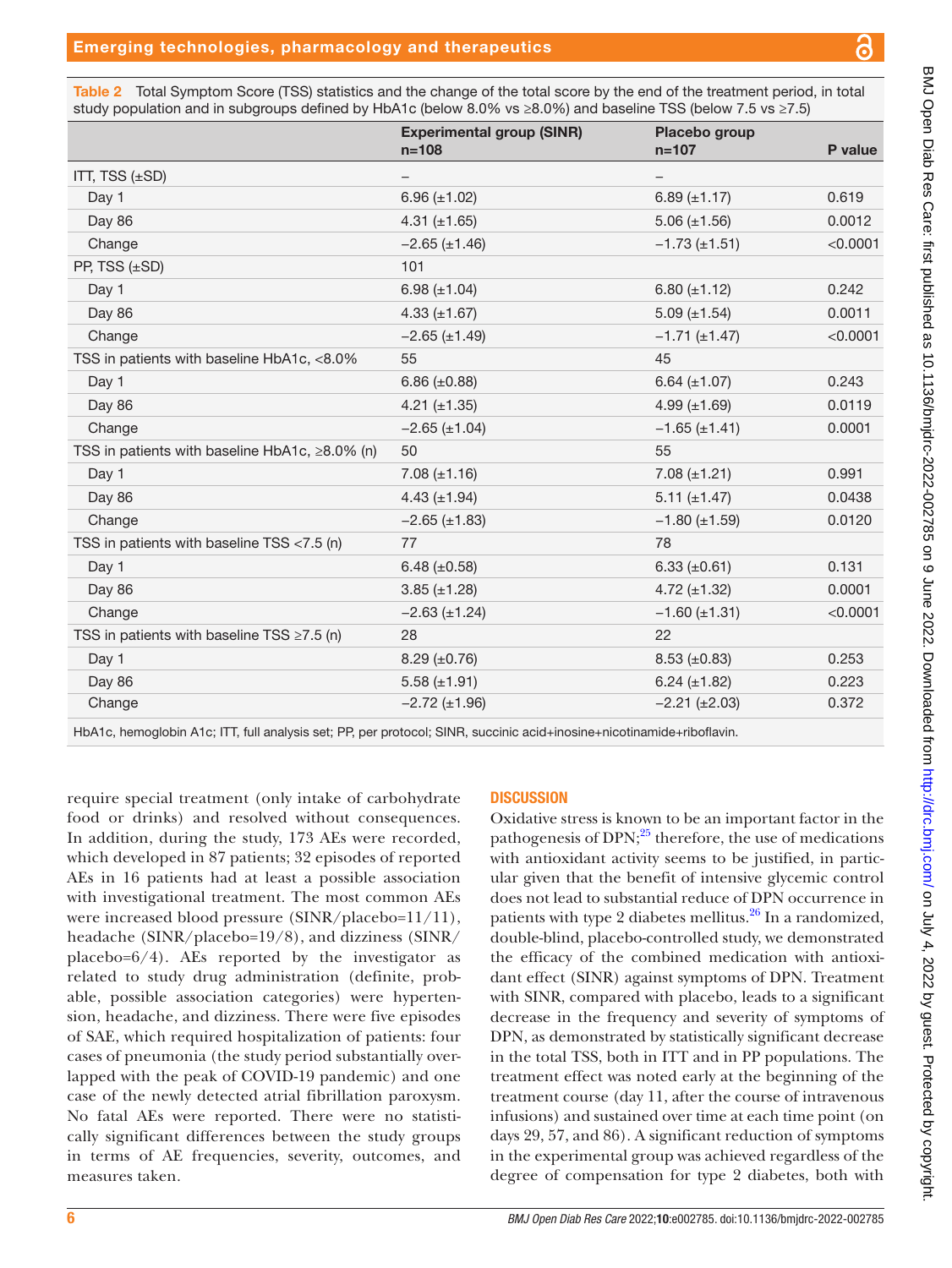

<span id="page-6-0"></span>Figure 3 Baseline level and the sequential changes of the Total Symptom Score and its individual components in experimental and placebo groups, based on ITT population. (A) Paresthesia intensity; (B) Numbness intensity; (C) Burning intensity; (D) Shooting pain intensity; (E) Total score (TSS); #p<0.05; \*p<0.01; §p<0.001. ITT, full analysis set; SINR, succinicacid+inosine+nicotinamide+riboflavin.

the level of glycated hemoglobin below  $8\%$  and  $\geq 8\%$ , which corresponds to the previous concept that DPN severity is not directly related to the quality of glycemic control[.26](#page-8-9) Assessing the treatment effect according to the initial severity of DPN symptoms, it was found that better results of SINR treatment were achieved in patients with milder initial symptoms (TSS <7.5); similar findings were observed in studies of other antioxidant drugs.<sup>27</sup>

Assessing the results of treatment according to the individual components of the TSS scale (paresthesia, numbness, shooting pain, burning), we found that SINR had a greater effect on reducing paresthesia and numbness in DPN than on the intensity of pain and burning. It should be noted that burning sensation can be defined by the patient as burning pain and is conducted by the same fibers that are responsible for the feeling of acute pain, that is, the thin unmyelinated C-type fibers, unlike paresthesia and numbness, which are mediated when thick myelinated fibers are affected. These results were expected given the mechanism of action and points of application of SINR, which is not a medication for the treatment of neuropathic pain but is an antioxidant

substance. However, after 2 months of treatment, its effect was also observed by the 'burning' component of TSS scale. While the other medication for pathogenetic treatment of DPN, alpha-lipoic acid, alleviates primarily neuropathic pain[,28](#page-8-11) SINR may be also considered as an additional treatment option targeted to numbness and paresthesia.

The present study is the first clinical trial of the combination of SINR in type 2 diabetes. The antioxidant potential of this combination was previously demonstrated in other neurological conditions, for example, in intracerebral hemorrhage.<sup>29 30</sup> In DPN, clinical effect of SINR was moderate, compared with alpha-lipoic acid; a possible explanation is that alpha-lipoic acid may be a more potent antioxidant, which has an inherent mechanism of direct antioxidation via free radical scavenging and diverse indirect mechanisms,<sup>[9](#page-7-5)</sup> including metal chelation, cofactoring mitochondrial antioxidant system, etc. The studied combination of SINR acts mostly in an indirect way: succinic acid inactivates peroxidases in mitochondria and increases the activity of NAD-dependent enzymes, while nicotinamide and riboflavin, as intermediates of electron transport system, enhance the pharmacological activity of succinic acid. The factors studied at the present trial do not provide explanation of the phenomenon of better effect in patients with milder symptoms, but the possible explanation may be lower intensity of lipid peroxidation in patients with less severe DPN. Positive impact of the studied combination on DPN symptoms in the present study, although not very dramatic, may deserve further research, given the lack of treatment alternatives for DPN.

We were unable to demonstrate treatment effect in terms of reduction of objective neurological signs assessed by NIS-LL scale. Of importance, the study was not powered to detect between-group differences in NIS-LL score and its subscores. In our study, experimental treatment reduced the severity of sensory disorders in DPN (assessed by the TSS scale), while having little effect on the 'negative' neurological signs, such as mitigation of tendon reflexes at the lower extremities, decrease muscle strength, and a decrease in various types of sensitivity assessed by the NIS-LL scale. It should be noted that, in contrast to the 'negative' signs, the symptoms of sensory impairment (paresthesia, numbness, burning sensation, pain) are precisely those DPN manifestations that primarily bother the patient and have a significant impact on the quality of life.

In the present study, treatment with SINR did not increase the risk of hypoglycemic reactions, both during intravenous infusions and oral intake of the tablets; thus, it may be concluded that SINR does not affect the safety of glucose-lowering therapy in patients with type 2 diabetes mellitus, at least those regimens which were not prohibited by the study protocol. Based on the obtained safety data (no significant differences between the experimental group and the placebo group in the number, severity, outcomes of AEs and SAEs, and in frequency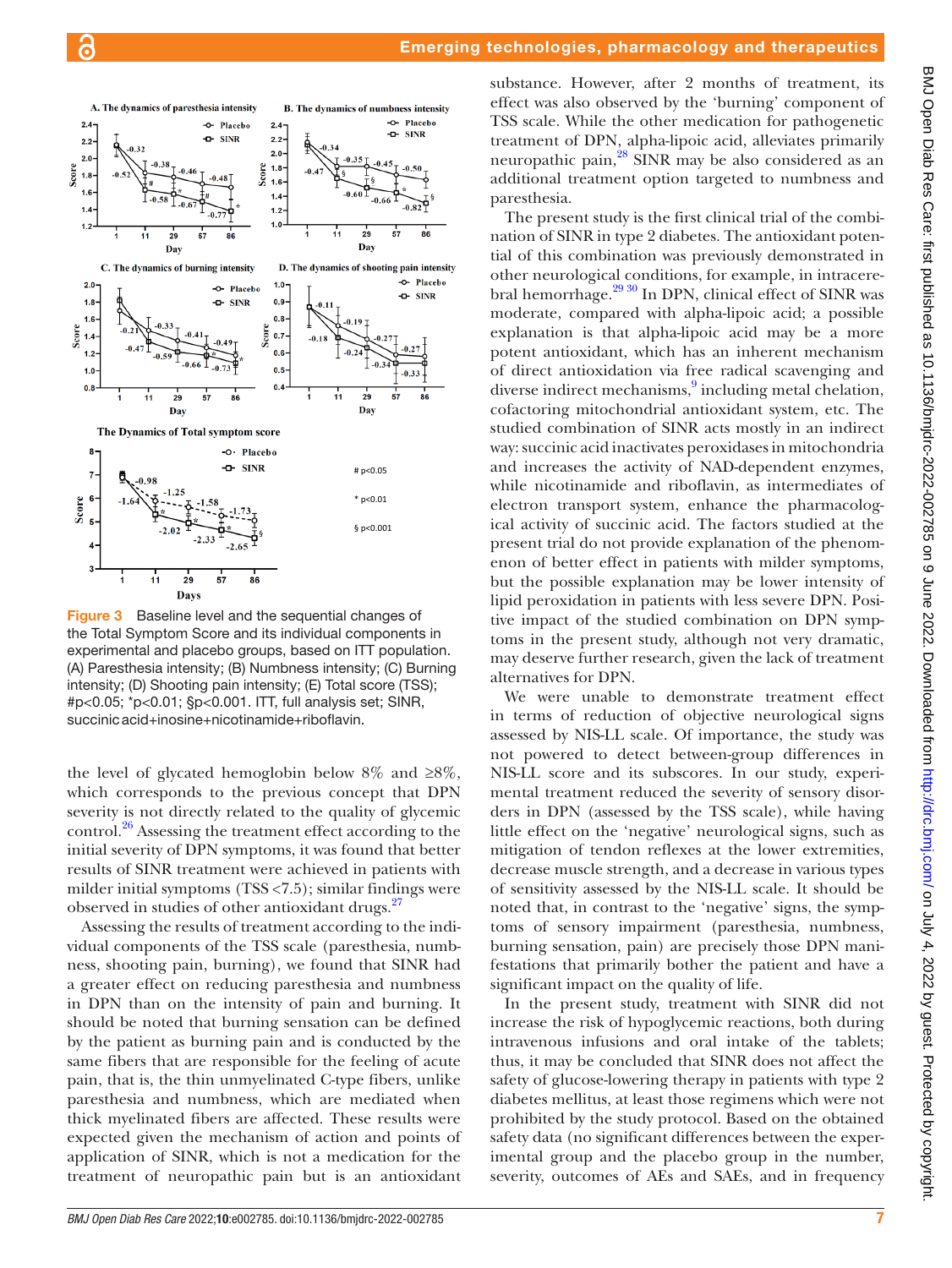of AEs which have at least possible relation to the study treatment), we conclude that SINR (solution for intravenous administration and enteric-coated tablets) has a

favorable safety profile.

The limitations of the present study include comparatively small effect size, moderate proportion of patients with severe DPN symptoms, subjective assessment of outcomes, exclusion of participants who received injectable glucose-lowering medications other than medium, long or ultra-long duration of action insulins, as well as patients with uncontrolled diabetes and type 1 diabetes. Recruitment of patients 45–74 years old restrains generalizability of results to other affected age groups. However, a metabolic antioxidant drug with a favorable safety profile, which has demonstrated the ability to alleviate DPN symptoms, may become an additional alternative to DPN therapy, in view of the limited treatment options for The combined medication SINR (Cytoflavin) has demonstrated efficacy, as reflected by alleviation of DPN symp-

toms, and safety in patients with type 2 diabetes mellitus. Taking into consideration the lack of treatment alternatives, a course of intravenous infusions followed by intake of enteric-coated tablets may be recommended for the treatment of symptomatic DPN. Further studies are needed to support the clinical efficacy by the results of instrumental investigations.

#### Author affiliations

this condition.

**CONCLUSION** 

<sup>1</sup>Department of Acute Cerebrovascular Pathology and Emergency Neurology, Sankt-Peterburgskij naucno-issledovatel'skij institut skoroj pomosi imeni I I Dzanelidze, Sankt Peterburg, Russian Federation

<sup>2</sup>Department of Faculty Therapy, City Clinical Hospital, Saratov, Russian Federation <sup>3</sup>Department of Endocrinilogy, Limited Liability Company 'Center Diabetes', Samara, Russian Federation

4 Endocrinologist, 'Eco-Safety' Medical Center, St Petersburg, Russian Federation <sup>5</sup>City Endocrinology Center, City Hospital No 4, Rostov-on-Don, Russian Federation <sup>6</sup>Department of Nervous Diseases and Neurosurgery, Sechenov University, Moskva, Russian Federation

Acknowledgements The authors would like to thank study participants and all collaborators, including all site coordinators and investigators.

Contributors TK—conceptualization, methodology, supervision, formal analysis, and writing (original draft). YGS—investigation and writing (review and editing). AFV—investigation and writing (review and editing). NSO—investigation and writing (review and editing). VPP— investigation and writing (review and editing). IAS—conceptualization, methodology, supervision, and writing (review and editing). TK is responsible for the overall content as guarantor.

Funding This work was supported by POLYSAN Scientific & Technological Pharmaceutical Company. POLYSAN Scientific & Technological Pharmaceutical Company provided funding for this research and reviewed the research prior to submission.

**Disclaimer** The sponsor was involved in study design and in the decision to submit the article for publication; the sponsor was not involved in the collection, analysis, and interpretation of data.

Competing interests TK was an employee of POLYSAN Scientific & Technological Pharmaceutical Company when this research was conducted. IAS was a scientific advisor for this study and was compensated by POLYSAN Scientific & Technological Pharmaceutical Company for his work on this research. YGS, AFV, NSO, and

VPP were compensated by POLYSAN Scientific & Technological Pharmaceutical Company for their work on this research.

Patient consent for publication Not required.

Ethics approval The study was conducted in accordance with the requirements of the Guideline for Good Clinical Practice of International Conference on Harmonization (ICH GCP) and the Eurasian Economic Union (EAEU), the principles specified in the Declaration of Helsinki, the current laws of the Russian Federation, and the Protocol of the clinical study CTF-III-DM-2019 (approved by the Russian Ministry of Health (no 109) on March 16, 2020). Prior to the initiation of the clinical trial, written approval from the Local Ethics Committees was obtained for all research sites. All patients have provided written informed consent to participate in the study.

Provenance and peer review Not commissioned; externally peer reviewed.

Data availability statement Data may be obtained from a third party and are not publicly available. Data were collected and stored by an independent CRO.

Supplemental material This content has been supplied by the author(s). It has not been vetted by BMJ Publishing Group Limited (BMJ) and may not have been peer-reviewed. Any opinions or recommendations discussed are solely those of the author(s) and are not endorsed by BMJ. BMJ disclaims all liability and responsibility arising from any reliance placed on the content. Where the content includes any translated material, BMJ does not warrant the accuracy and reliability of the translations (including but not limited to local regulations, clinical guidelines, terminology, drug names and drug dosages), and is not responsible for any error and/or omissions arising from translation and adaptation or otherwise.

**Open access** This is an open access article distributed in accordance with the Creative Commons Attribution Non Commercial (CC BY-NC 4.0) license, which permits others to distribute, remix, adapt, build upon this work non-commercially, and license their derivative works on different terms, provided the original work is properly cited, appropriate credit is given, any changes made indicated, and the use is non-commercial. See:<http://creativecommons.org/licenses/by-nc/4.0/>.

#### ORCID iD

Tatiana Kharitonova <http://orcid.org/0000-0003-4021-9421>

#### **REFERENCES**

- <span id="page-7-0"></span>1 Hicks CW, Selvin E. Epidemiology of peripheral neuropathy and lower extremity disease in diabetes. *[Curr Diab Rep](http://dx.doi.org/10.1007/s11892-019-1212-8)* 2019;19:86.
- <span id="page-7-1"></span>2 Dyck PJ, Karnes JL, O'Brien PC, *et al*. The Rochester diabetic neuropathy study: reassessment of tests and criteria for diagnosis and staged severity. *[Neurology](http://dx.doi.org/10.1212/WNL.42.6.1164)* 1992;42:1164–70.
- 3 Dyck PJ, Litchy WJ, Lehman KA, *et al*. Variables influencing neuropathic endpoints: the Rochester diabetic neuropathy study of healthy subjects. *[Neurology](http://dx.doi.org/10.1212/WNL.45.6.1115)* 1995;45:1115–21.
- <span id="page-7-2"></span>4 Vileikyte L, Leventhal H, Gonzalez JS, *et al*. Diabetic peripheral neuropathy and depressive symptoms: the association revisited. *[Diabetes Care](http://dx.doi.org/10.2337/diacare.28.10.2378)* 2005;28:2378–83.
- <span id="page-7-3"></span>5 Pop-Busui R, Boulton AJM, Feldman EL, *et al*. Diabetic neuropathy: a position statement by the American diabetes association. *[Diabetes](http://dx.doi.org/10.2337/dc16-2042)  [Care](http://dx.doi.org/10.2337/dc16-2042)* 2017;40:136–54.
- 6 Reeves ND, Orlando G, Brown SJ. Sensory-Motor mechanisms increasing falls risk in diabetic peripheral neuropathy. *[Medicina](http://dx.doi.org/10.3390/medicina57050457)* 2021;57:457.
- 7 Snyder MJ, Gibbs LM, Lindsay TJ. Treating painful diabetic peripheral neuropathy: an update. *[Am Fam Physician](http://www.ncbi.nlm.nih.gov/pubmed/27479625)* 2016;94:227–34.
- <span id="page-7-4"></span>8 Han T, Bai J, Liu W, *et al*. A systematic review and meta-analysis of α-Lipoic acid in the treatment of diabetic peripheral neuropathy. *[Eur](http://dx.doi.org/10.1530/EJE-12-0555)  [J Endocrinol](http://dx.doi.org/10.1530/EJE-12-0555)* 2012;167:465–71.
- <span id="page-7-5"></span>9 Rochette L, Ghibu S, Muresan A, *et al*. Alpha-Lipoic acid: molecular mechanisms and therapeutic potential in diabetes. *[Can J Physiol](http://dx.doi.org/10.1139/cjpp-2014-0353)  [Pharmacol](http://dx.doi.org/10.1139/cjpp-2014-0353)* 2015;93:1021–7.
- <span id="page-7-6"></span>10 Volchegorskii IA, Miroshnichenko IY, Rassokhina LM, *et al*. Anxiolytic and antidepressant actions of 3-hydroxypyridine and succinic acid derivatives in alloxan diabetes. *[Neurosci Behav Physiol](http://dx.doi.org/10.1007/s11055-016-0287-9)* 2016;46:620–5.
- 11 Alam MM, Iqbal S, Naseem I. Ameliorative effect of riboflavin on hyperglycemia, oxidative stress and DNA damage in type-2 diabetic mice: mechanistic and therapeutic strategies. *[Arch Biochem](http://dx.doi.org/10.1016/j.abb.2015.08.013)  [Biophys](http://dx.doi.org/10.1016/j.abb.2015.08.013)* 2015;584:10–19.
- 12 Stevens MJ, Li F, Drel VR, *et al*. Nicotinamide reverses neurological and neurovascular deficits in streptozotocin diabetic rats. *[J](http://dx.doi.org/10.1124/jpet.106.109702)  [Pharmacol Exp Ther](http://dx.doi.org/10.1124/jpet.106.109702)* 2007;320:458–64.
- 13 Trammell SAJ, Weidemann BJ, Chadda A, *et al*. Nicotinamide riboside opposes type 2 diabetes and neuropathy in mice. *[Sci Rep](http://dx.doi.org/10.1038/srep26933)* 2016;6:26933.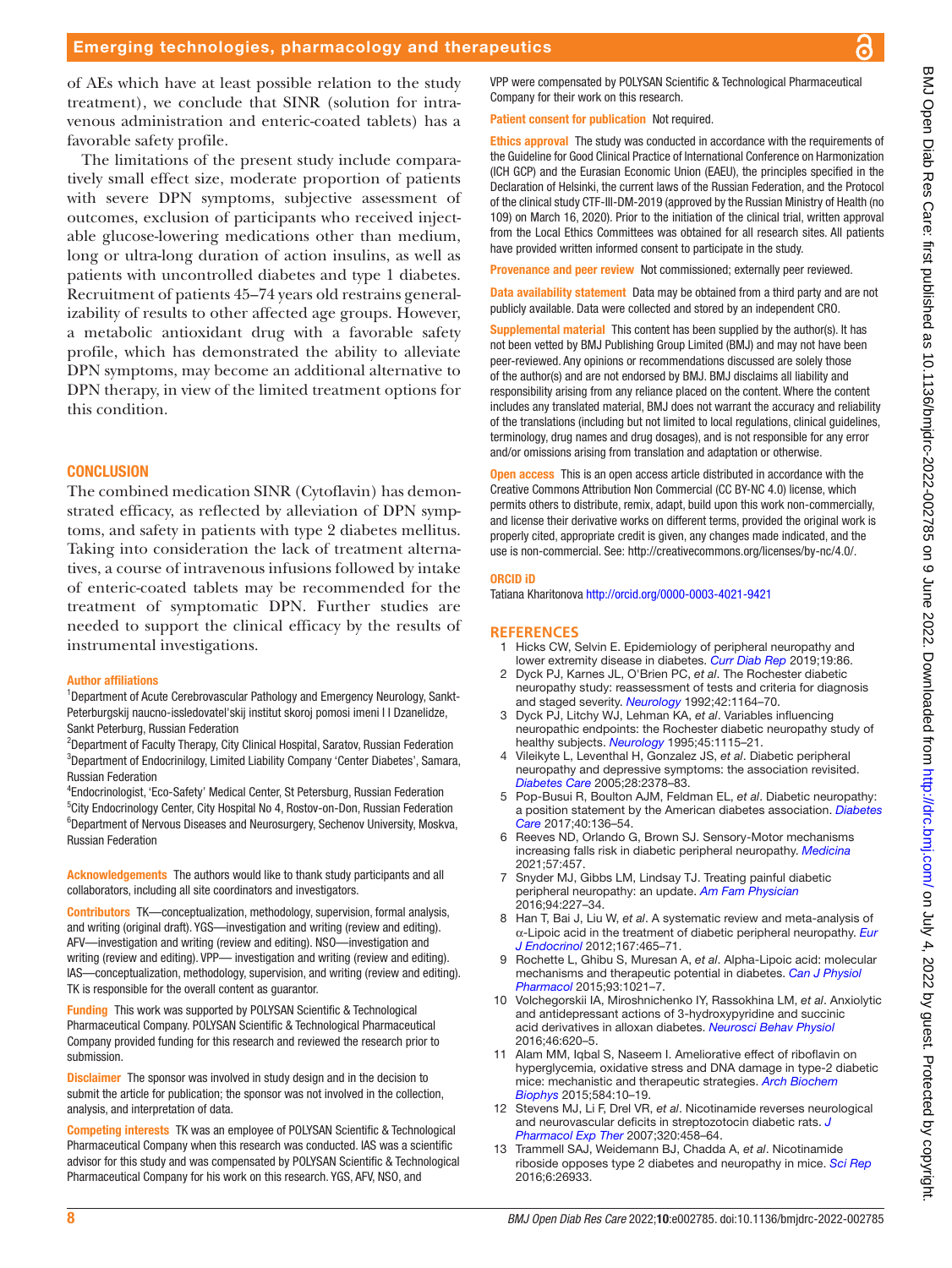# Emerging technologies, pharmacology and therapeutics

- <span id="page-8-0"></span>14 Bilichenko SV, Savateeva-Lyubimova TN, *et al*. The effectiveness of cytoflavin in the treatment of experimental diabetes of various origins. *Bulletin of the North-Western State Medical Academy named after IIMechnikov* 2006;1:137–9.
- <span id="page-8-1"></span>15 Volchegorskiĭ IA, Rassokhina LM, Miroshnichenko II. [Antihypoxic effect of 3-hydroxypyridine and succinic acid derivatives and their nootropic action in alloxan diabetes]. *[Eksp Klin Farmakol](http://www.ncbi.nlm.nih.gov/pubmed/22379879)* 2011;74:27–32.
- 16 Volchegorsky IA, Rassokhina LM, Miroshnichenko IY. Antioxidants in experimental diabetes mellitus. *Probl Endocrinol* 2008;54:43–9.
- <span id="page-8-2"></span>17 Volchegorskiĭ IA, Moskvicheva MG, Chashchina EN. [Efficacy of derivatives of 3-hydroxypyridine and succinic acid in diabetic patients with the diabetic foot]. *[Klin Med](http://www.ncbi.nlm.nih.gov/pubmed/15656396)* 2004;82:31–5.
- 18 Mikhaloĭko II, Sabadosh RV, Kovalenko AL, *et al*. [Rationale of application of the drug Cytoflavin in complex treatment of patients with diabetic foot syndrome with mediacalcification arteries]. *[Khirurgiia](http://www.ncbi.nlm.nih.gov/pubmed/25589316)* 2014:36–40.
- <span id="page-8-3"></span>19 Ziegler D, Hanefeld M, Ruhnau KJ, *et al*. Treatment of symptomatic diabetic peripheral neuropathy with the anti-oxidant alpha-lipoic acid. A 3-week multicentre randomized controlled trial (ALADIN study). *[Diabetologia](http://dx.doi.org/10.1007/BF00400603)* 1995;38:1425–33.
- 20 Yang Z, Chen R, Zhang Y. Scoring systems to screen for diabetic peripheral neuropathy. *Cochrane Database Syst Rev* 2018;2018:CD010974.
- <span id="page-8-4"></span>21 Bril V. NIS-LL: the primary measurement scale for clinical trial endpoints in diabetic peripheral neuropathy. *[Eur Neurol](http://dx.doi.org/10.1159/000052074)* 1999;41 Suppl 1:8–13.
- <span id="page-8-5"></span>22 Bowie CR, Harvey PD. Administration and interpretation of the TRAIL making test. *[Nat Protoc](http://dx.doi.org/10.1038/nprot.2006.390)* 2006;1:2277–81.
- <span id="page-8-6"></span>23 Michielsen HJ, De Vries J, Van Heck GL. Psychometric qualities of a brief self-rated fatigue measure: the fatigue assessment scale. *[J](http://dx.doi.org/10.1016/s0022-3999(02)00392-6)  [Psychosom Res](http://dx.doi.org/10.1016/s0022-3999(02)00392-6)* 2003;54:345–52.
- <span id="page-8-7"></span>24 Ziegler D, Ametov A, Barinov A, *et al*. Oral treatment with alphalipoic acid improves symptomatic diabetic polyneuropathy: the Sydney 2 trial. *[Diabetes Care](http://dx.doi.org/10.2337/dc06-1216)* 2006;29:2365–70.
- <span id="page-8-8"></span>25 Iacobini C, Vitale M, Pesce C, *et al*. Diabetic complications and oxidative stress: a 20-year voyage back in time and back to the future. *[Antioxidants](http://dx.doi.org/10.3390/antiox10050727)* 2021;10:727.
- <span id="page-8-9"></span>26 Callaghan BC, Little AA, Feldman EL, *et al*. Enhanced glucose control for preventing and treating diabetic neuropathy. *[Cochrane](http://dx.doi.org/10.1002/14651858.CD007543.pub2)  [Database Syst Rev](http://dx.doi.org/10.1002/14651858.CD007543.pub2)* 2012:CD007543.
- <span id="page-8-10"></span>27 Papanas N, Ziegler D. Efficacy of  $\alpha$ -Lipoic acid in diabetic neuropathy. *[Expert Opin Pharmacother](http://dx.doi.org/10.1517/14656566.2014.972935)* 2014;15:2721–31.
- <span id="page-8-11"></span>28 Mijnhout GS, Kollen BJ, Alkhalaf A, *et al*. Alpha lipoic acid for symptomatic peripheral neuropathy in patients with diabetes: a meta-analysis of randomized controlled trials. *[Int J Endocrinol](http://dx.doi.org/10.1155/2012/456279)* 2012;2012:1–8.
- <span id="page-8-12"></span>29 Silina EV, Rumyantceva SA, Stupin VA, *et al*. Early predictive blood markers of hemorrhagic stroke - influence of cytoflavin therapy. *[Can](http://dx.doi.org/10.1139/cjpp-2020-0277)  [J Physiol Pharmacol](http://dx.doi.org/10.1139/cjpp-2020-0277)* 2021;99:72–9.
- 30 Mazin PV, Sheshunov IV MNK. Metaanaliticheskaia otsenka klinicheskoĭ éffektivnosti tsitoflavina pri nevrologicheskikh zabolevaniiakh [Meta-analytic assessment of parenteral cytoflavin effectiveness in different neurologic disorders Russian.]. *Zh Nevrol Psikhiatr Im S S Korsakova* 2017;117:28–39.